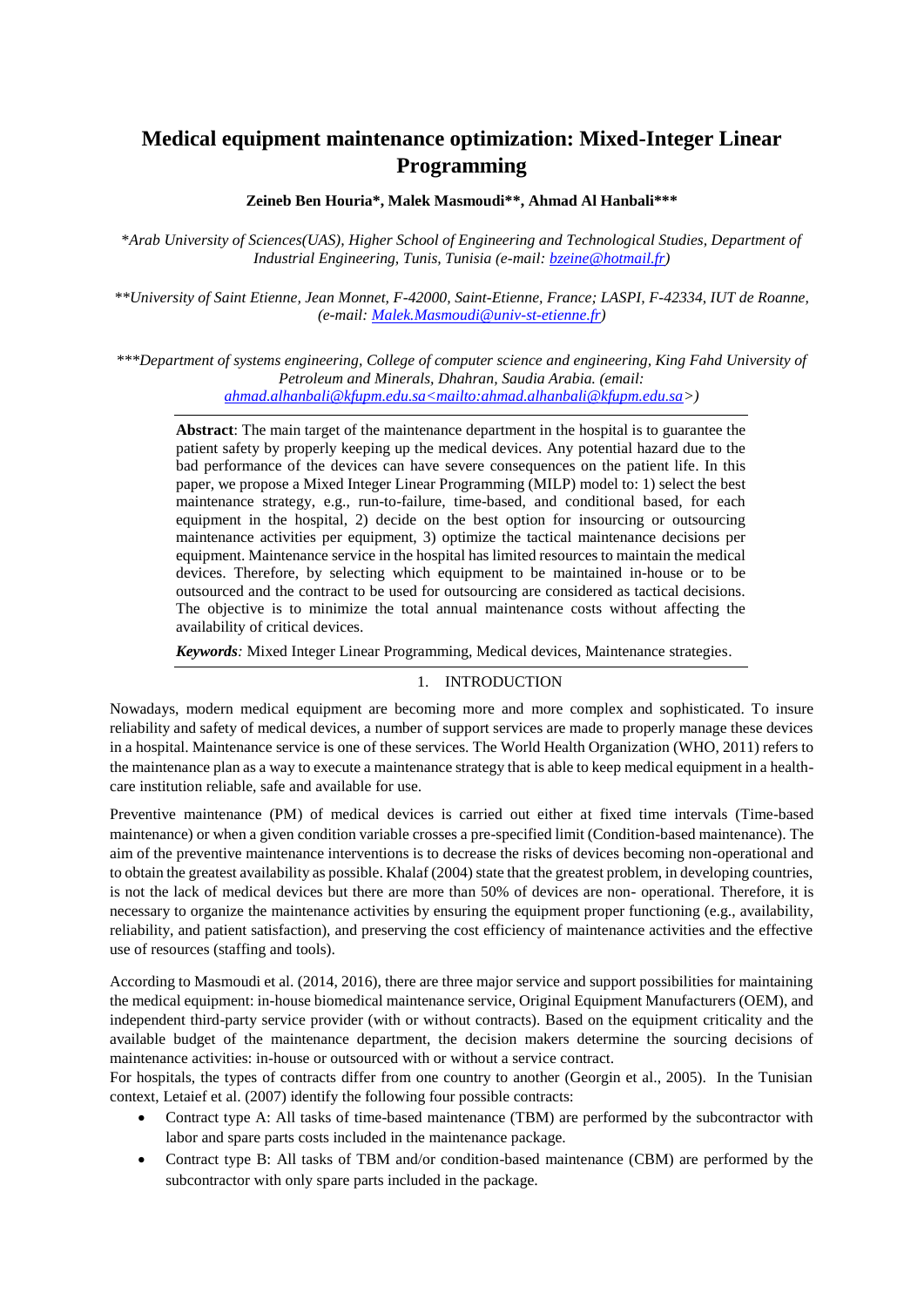- Contract type C: For this contract, there is no package included. In general, it is used for the corrective maintenance tasks when failures are complex.
- Contract type A\*: All maintenance operations: corrective and preventive (TBM and CBM) are completely performed by the subcontractor with labor and spare parts costs included in the package.

Our goal in this paper is to provide a practical solution to hospitals that helps in determining: the maintenance strategy per equipment, the insourcing-outsourcing decisions per equipment, and the contract type in case of outsourcing. Moreover, we do also tactical decisions on time based and condition based for each medical device based on a tradeoff between costs and quality. This is using by a time efficient Mixed Integer Linear Problem (MILP) model.

## 2. PROBLEM DESCRIPTION

The selection of maintenance strategies and insourcing/outsourcing decisions is a challenging problem, especially, for cases with a limited available maintenance budget planning and skills resource.

# *2.1 Model assumptions*

In the model, we discretize the planning time horizon into intervals with an equal size, e.g., an interval is a month. In addition, we consider a planning time of one year.

The model assumptions are as follow:

- Corrective maintenance actions are considered as 'minimal repairs'. The equipment returns to the same state just before failure. This means, after a repair the equipment is not "as good as new". Note, this assumption is realistic, especially, for complex equipment consisting of many components which its failure can be attributed to failure of just very few of them. By replacing these failed components in a corrective maintenance action brings the equipment to a state that was almost just before failure.
- **•** Preventive maintenance action is scheduled, if any, in the beginning of month  $m$  (if we have planned PM for the month *m*). The state of the equipment after a preventive maintenance is "as good as new".
- The age of the equipment has no effect on the failure rate function. This is because during operations an equipment may receive several preventive maintenance actions which brings back to as good as new state.
- At most one preventive maintenance action can be done in a month for an equipment. However, there can be multiple minimal repairs per equipment per period.
- We assume that the medical devices have a failure rate that is proportional in time.

#### *2.2 Proposed model*

#### *Minimize D* (1)

$$
R = \nabla^{i=N} \nabla^{S=3} \nabla^{j=6} C, \quad S = 0
$$

$$
B - \sum_{i=1}^{i=N} \sum_{S=1}^{S=3} \sum_{j=1}^{j=6} G_{i,s,j} \le D \tag{2}
$$

$$
C_{i,s,j} - (1 - X_{i,s,j}) \cdot B \le G_{i,s,j} \le C_{i,s,j}
$$

$$
\forall i=1...N, s=1...3, j=1...6
$$
\n(3)

$$
0 \le G_{i,s,j} \le B \cdot X_{i,s,j} \quad \forall i = 1...N, s = 1...3, j = 1...6 \tag{4}
$$

$$
\sum_{s=1}^{S=3} \sum_{j=1}^{j=6} X_{i,s,j} = 1 \qquad \forall \ i = 1...N \tag{5}
$$

$$
\sum_{s=1}^{s=3} Z_{i,s} = 1 \qquad \forall \ i = 1...N \tag{6}
$$

 $Z_{i1} + 2Z_{i2} + 4Z_{i3} \leq Z_{i+1,1} + 2Z_{i+1,2} + 4Z_{i+1,3}$ 

 $\forall i = 1...N-1$  (7)

$$
\sum_{i=1}^{i=N-1} Cr_i (Z_{i,1} - Z_{i+1,1}) = T_1
$$
\n(8)

 $\sum_{i=1}^{i=N-1} Cr_i \cdot (Z_{i,1} - Z_{i+1,1} + Z_{i,2} - Z_{i+1,2}) = T_2$ (9)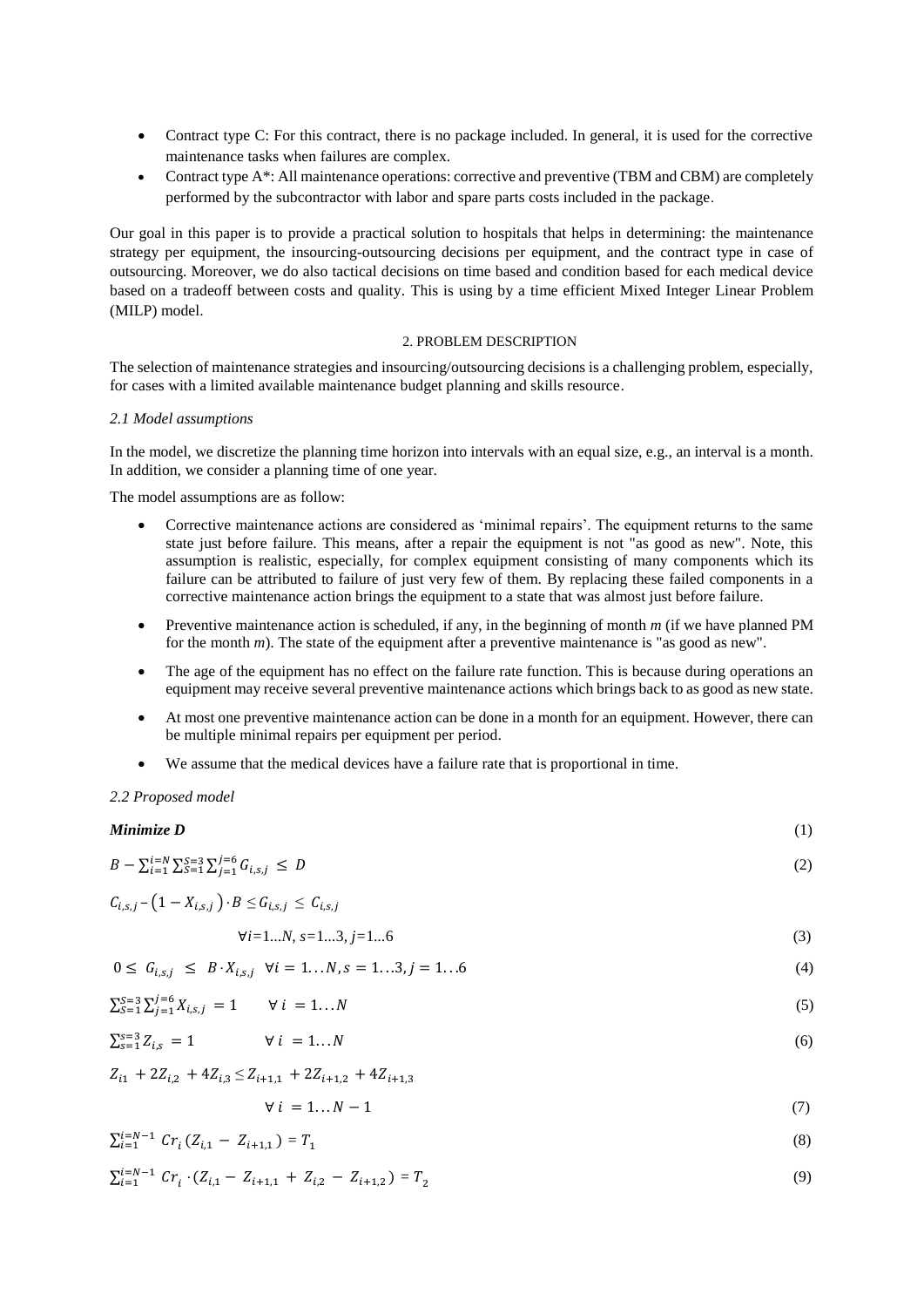$$
C_{i,s,j} = CF_{i,s,j} + C_{L_{i,s,j}} \left( NP_{i,s} K_{j,s} + NC_{i,s} L_{j,s} \right) + C_{SP_{i,s,j}} \left( NP_{i,s} R_{j,s} + NC_{i,s} U_{j,s} \right) \quad i=1...N, s=1...3, j=1...6 \quad (10)
$$

$$
X_{i,s,1} \le Ho_{i,s} \qquad \forall i=1...N, s=1...3 \tag{11}
$$

$$
NC_{i,s} = \sum_{m=1}^{m=12} \int_{\eta_m}^{\beta_m} \lambda_{i,m}(t) dt \quad \forall i=1...N, s=1...3
$$
 (12)

$$
NP_{i,s} = \sum_{m=1}^{m=12} l_{i,s,m} \qquad \forall i=1...N \qquad (13)
$$

$$
l_{i,s,m} \le Z_{i,s} \qquad \forall i=1...N, s=1...3, m=1...12 \qquad (14)
$$

$$
TE_{i,m} + W_{i,m} \le A_{i,m} \qquad \forall i=1...N; m=1...12
$$
 (15)

$$
\sum_{i=1}^{N} W_{i,m} \leq C a_m \qquad \qquad \forall m=1...12 \qquad (16)
$$

$$
W_{i,m} = TIP_{i,m} \cdot (l_{i,3,m} + l_{i,2,m}) + TIC_{i,m}
$$

$$
\cdot \int_{\eta_m}^{\beta_m} \lambda_i(t) \, dt \qquad \forall i=1...N, m=1...12 \tag{17}
$$

 $\lambda_i(\eta_m) = r_{0i} \cdot l_{i,3,m} + r_{cbi} \cdot l_{i,2,m} + \lambda_i (\eta_{m-1}) e^{b_i(\eta_m - \eta_{m-1})} (1 - l_{i,2,m} - l_{i,3,m})$ 

$$
\forall i=1...N, m=1...12
$$
 (18)

$$
0 \le \lambda_i \left( \eta_m \right) \le \left( l_{i,3,m} \lambda_{\text{max}} + l_{i,2,m} \lambda_{\text{cb}} \right) \qquad \forall i=1...N, m=1...12 \tag{19}
$$

$$
1 \leq T_1 < T_2 \leq 5.12\tag{20}
$$

$$
D; B; N; \lambda_{maxi}; \lambda_{chii}; TIP_{i,m}; TIC_{i,m}; W_{i,m}; Ca_{m}; A_{i,m} \ge 0
$$
\n
$$
(21)
$$

$$
Ko_{s,j}, R_{s,j}, L_{s,j}U_{s,j}, Ho_{s,j}, X_{i,s,j}, l_{i,s,j}, Z_{i,s} \in \{0,1\}
$$
 (22)

The objective function (1) minimizes the deviation *D* between the total cost and the available Budget. Note, the cost of preventive maintenance is more expensive than of corrective maintenance (minimal repair) but more beneficial for the equipment. Therefore, the objective function will guarantee that more equipment are maintained preventively which leads to better operations of equipment. Moreover, our objective will guarantee how to allocate the fixed budget while respecting the availability level of equipment in each month  $A_{i,m}$ .

# *2.5 Model linearization*

The constraints (12), (17) and (18) are non-linear. In order to assure the linearity, let us first introduce

 $f_i = \int_{\eta_m}^{\beta_m} e^{b_i(t-\eta_m)} dt = \frac{(e^{b_i(\beta_m - \eta_m)} - 1)}{b_i}$  $\frac{n_{m-1}}{b_i}$ . Note,  $\beta_m - \eta_m$  is a constant independent of *i* and *m*. Then, we linearize the non-linear constraints.

#### 3. NUMERICAL RESULTS

In order to evaluate the behavior of our proposed model in a real case we present here the numerical results. The MILP model is solved by "CPLEX 15.2" and ran on a computer with a processor of the following characteristics: Intel (R) Pentium (R) CPU 2020M 2.60 GHz. We consider real input data of the medical devices based on the 'Habib Bourguiba SFAX' hospital in Tunisia. We tested our MILP model with many instances varying between 10 and 500 devices. Table 1 shows the computation time in seconds for these instances.

| $N^{\circ}$ of instance | Number of medical devices | Computation time (seconds) |  |  |  |
|-------------------------|---------------------------|----------------------------|--|--|--|
|                         |                           | 2.10                       |  |  |  |
|                         |                           | 7.68                       |  |  |  |
|                         |                           | 14.97                      |  |  |  |
|                         | 100                       | 18.48                      |  |  |  |
|                         | 200                       | 27.16                      |  |  |  |
|                         | 500                       | 73.54                      |  |  |  |

**Table 1. Computation time results**